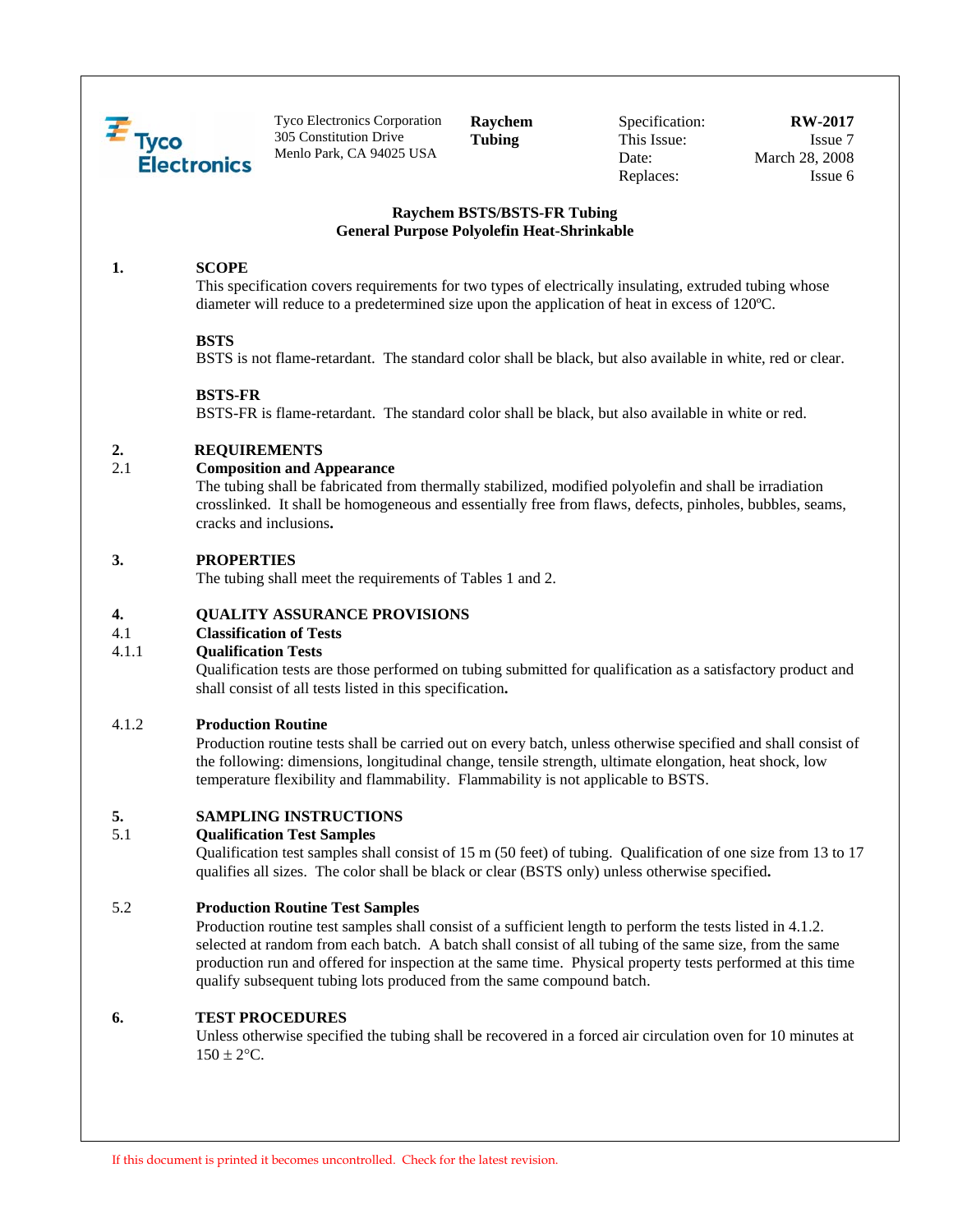| Page 2 | SPECIFICATION RW-2017 ISSUE 7 |
|--------|-------------------------------|
|        |                               |

# 6.1 **Dimensions and Longitudinal Change**

The test method shall be as specified in ASTM D 2671.

The length and inside diameter of three 250 mm (10 inch) long specimens of expanded tubing shall be measured. The specimens shall be recovered and the length and inside diameter of each shall be measured. The longitudinal change shall be expressed as a percentage of the original length. The minimum and maximum recovered wall thicknesses shall be determined.

# 6.2 **Tensile Strength and Ultimate Elongation**

The test method shall be as specified in ASTM D 638.

For tubing of recovered inside diameter greater than 6.0 mm (0.236 inch), five Type IV dumbbell specimens shall be tested. For tubing of recovered inside diameter less than or equal to 6.0 mm (0.236 inch), five specimens 150 mm (6 inches) long shall be tested. Rate of jaw separation shall be 500  $\pm$  10 mm (20  $\pm$  0.5 inches) per minute. The test shall be carried out at a temperature of 23  $\pm$  2°C.

# **7. PREPARATION FOR DELIVERY**<br>**7.1** Form

#### 7.1 **Form**

The tubing shall be supplied in cut lengths unless otherwise specified.

## 7.2 **Packaging**

Packaging shall be in accordance with good commercial practice.

## 7.3 **Marking**

Each container of tubing shall be legibly marked with the size, quantity, manufacturer's identification and batch number.

### **8. RELATED DOCUMENTS**

| SAE-AMS-1424        | De-icing Fluid                                                             |  |  |
|---------------------|----------------------------------------------------------------------------|--|--|
| SAE-AMS-DTL-23053   | Insulation Tubing, Electrical, Heat Shrinkable, General Specification      |  |  |
| MIL-STD-104         | Limits for Electrical Insulating Color                                     |  |  |
| MIL-H-5606          | Hydraulic Fluid, Petroleum Base, Aircraft, Missile and Ordinance           |  |  |
| <b>MIL-PRF-7808</b> | Lubricating Oil                                                            |  |  |
| MIL-L-23699         | Lubricating Oil                                                            |  |  |
| MIL-DTL-83133       | Turbine Fuel, Aviation, Grade JP-8                                         |  |  |
| $A-A-694$           | 5% NaCl                                                                    |  |  |
| ASTM D 570          | Standard Test Method for Water Absorption                                  |  |  |
| ASTM D 638          | Standard Test Methods for Tensile Properties of Plastic                    |  |  |
| ASTM D 792          | Standard Test Methods for Specific Gravity (Relative Density) and          |  |  |
|                     | Density of Plastics by Displacement                                        |  |  |
| ASTM D 876          | Standard Test Methods for Non Rigid Vinyl Chloride Polymer Tubing Used for |  |  |
|                     | <b>Electrical Insulation</b>                                               |  |  |
| ASTM D 882          | Standard Test Methods for Tensile Properties of Thin Plastic Sheeting      |  |  |
| <b>ASTM D 2671</b>  | Standard Methods of Testing Heat-Shrinkable Tubing for Electrical Use      |  |  |
| ISO 846 Method B    | Plastics – Evaluation of the Action of Microorganisms                      |  |  |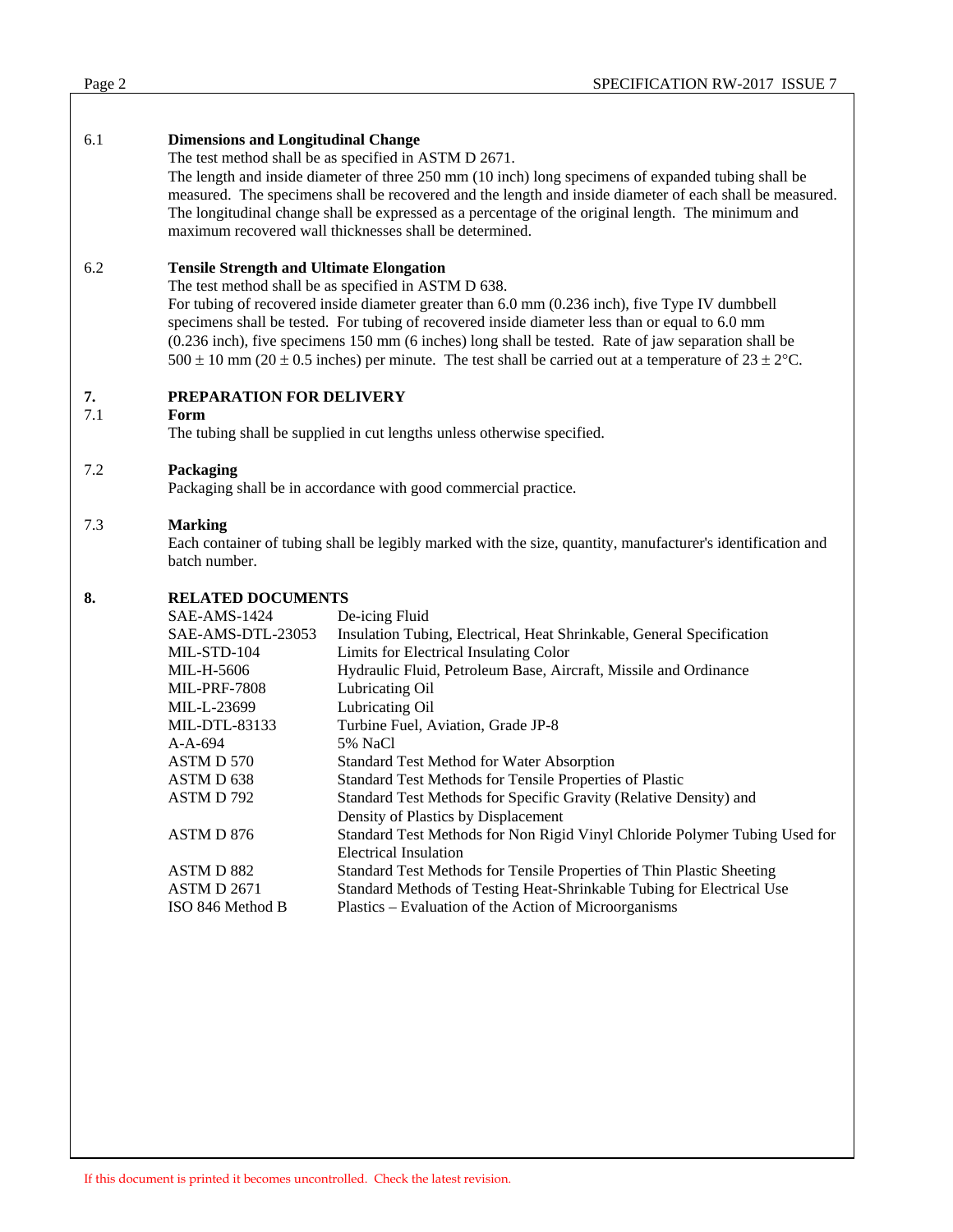| <b>TABLE 1</b><br>TUBING DIMENSIONS for BSTS and BSTS-FR |                                     |                                |                    |  |  |  |  |
|----------------------------------------------------------|-------------------------------------|--------------------------------|--------------------|--|--|--|--|
|                                                          | <b>Internal Diameter, mm (inch)</b> | Wall Thickness Nom., mm (inch) |                    |  |  |  |  |
| <b>Size</b>                                              | <b>Minimum Expanded D</b>           | <b>Maximum Recovered</b>       | <b>Recovered W</b> |  |  |  |  |
|                                                          |                                     | D                              |                    |  |  |  |  |
| $-03$                                                    | 7.62(0.300)                         | 2.54(0.100)                    | 1.78(0.070)        |  |  |  |  |
| $-04$                                                    | 10.16(0.400)                        | 3.81(0.150)                    | 1.78(0.070)        |  |  |  |  |
| $-07$                                                    | 19.05(0.750)                        | 5.59(0.220)                    | 2.54(0.100)        |  |  |  |  |
| $-11$                                                    | 27.94 (1.100)                       | 9.53(0.375)                    | 3.05(0.120)        |  |  |  |  |
| $-13$                                                    | 33.02 (1.300)                       | 9.65(0.380)                    | 3.05(0.120)        |  |  |  |  |
| $-15$                                                    | 38.10 (1.500)                       | 12.70 (0.500)                  | 3.56(0.140)        |  |  |  |  |
| $-17$                                                    | 43.18 (1.700)                       | 12.70(0.500)                   | 3.56(0.140)        |  |  |  |  |
| $-20$                                                    | 50.80 (2.000)                       | 19.05 (0.750)                  | 4.06(0.160)        |  |  |  |  |
| $-27$                                                    | 68.58 (2.700)                       | 22.86 (0.900)                  | 4.06(0.160)        |  |  |  |  |
| $-30$                                                    | 76.20 (3.000)                       | 31.75 (1.250)                  | 4.06(0.160)        |  |  |  |  |
| $-35$                                                    | 88.90 (3.500)                       | 31.75 (1.250)                  | 4.06(0.160)        |  |  |  |  |
| -40                                                      | 101.60 (4.000)                      | 44.45 (1.750)                  | 4.06(0.160)        |  |  |  |  |
| $-45$                                                    | 114.30 (4.500)                      | 44.45 (1.750)                  | 4.06(0.160)        |  |  |  |  |